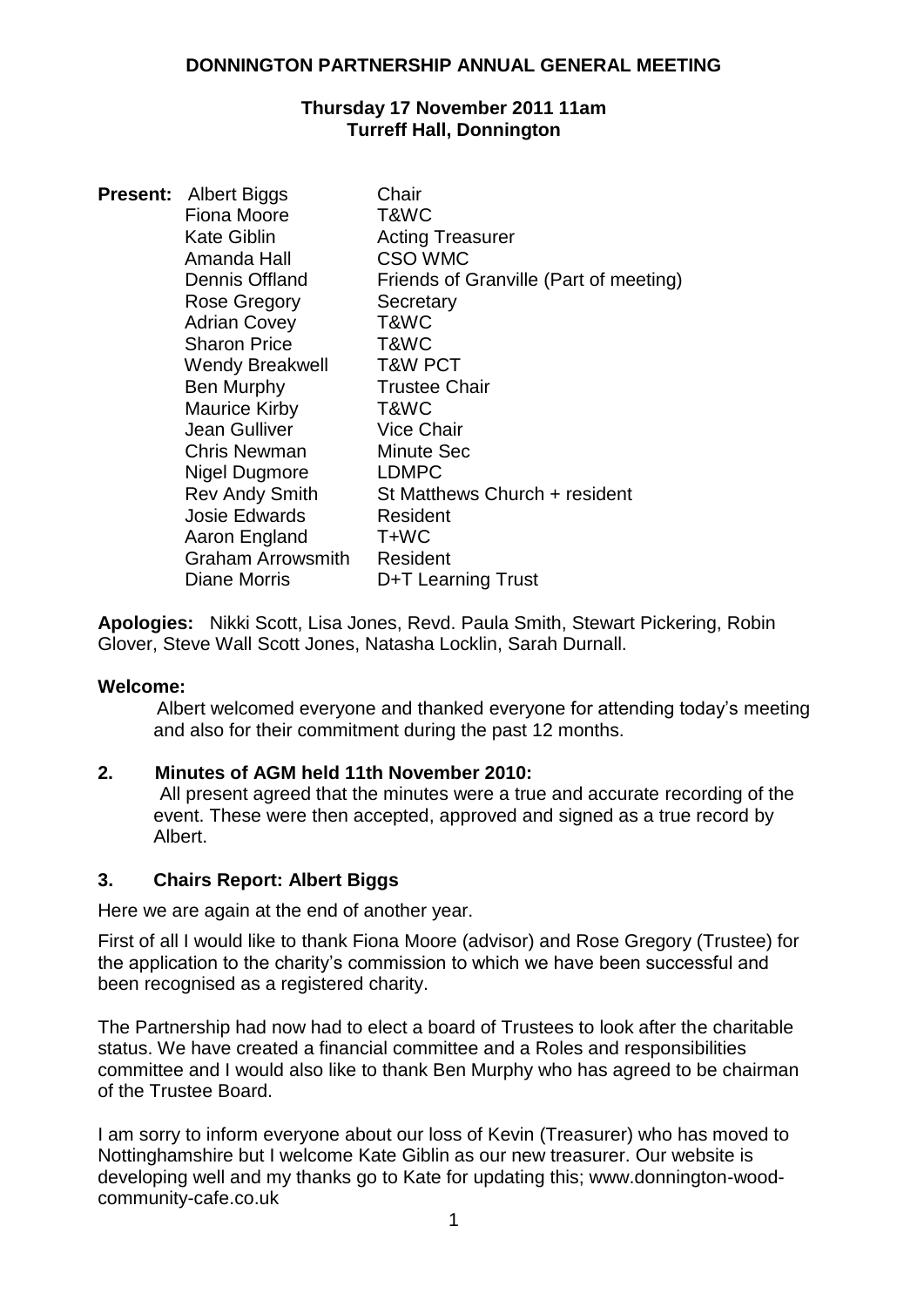#### **Thursday 17 November 2011 11am Turreff Hall, Donnington**

Over the year we've had some very good guest speakers at our quarterly open public meetings;

- Our own vice-chair, Jean Gulliver: "The future of Shropshire's hospitals"
- June Walker, Asda: "Asda and its charitable projects"
- Deb Morrison, Wrekin Housing Trust: "Money Matters"
- Emma Walton, Project worker: "Telford"s Green Gym"

The PACT (Partners and Communities Together) meetings that were held in the evenings had to be cancelled because of poor attendance by local residents, but if demand is required, special meetings have been and can be arranged.

I would like to encourage the Partnership members to invite local residents to our quarterly meetings and also my thanks to all the Partnership for their hard work over this last year. We have lots to look forward to in the coming year and developing our role as a registered charity.

In 2012 there are two events that I will be looking forward to receiving ideas and suggestions about; 1. Open day and launch of the new skate park at Donnington Rec. and 2. The Queens Golden Jubilee.

My best wishes to the future.

### **Albert Biggs, Chair of Donnington Partnership Executive members**

### **Trustees Report: Ben Murphy**

As Chair of the board of Trustee's I'd like to begin by recognising the commitment of a number of people.

Firstly, Rose as vice chairperson, and Albert and Jean the other two Trustees". I would like to thank you for your time, support and dedication over the last 6 months.

The four of us are ably assisted by two other people and I would also like to thank them for their time on behalf of the board – they have very much been our support mechanism, through some quite challenging times.

Chris has continued his administrative duties in supporting the Trustee board as well as the Executive committee and general partnership. I"d also like to recognise the contribution of Fiona, who has really pulled us together as a board, and without her help, I hope the rest of the board would agree – we would not be nearly as cohesive and organised as I feel we are.

I think its safe to say that our key priority to date was to get us organised and make that transition from members of the Exec to a board of Trustee"s. It was very important that in doing so we created a board that compliments the Executive committee of the partnership and not an additional hierarchy, and I think that we have achieved this.

As a board we have met monthly since June and began to develop, its fair to say, slowly and not always without issues. At times its felt that we"ve take one step forwards and several back.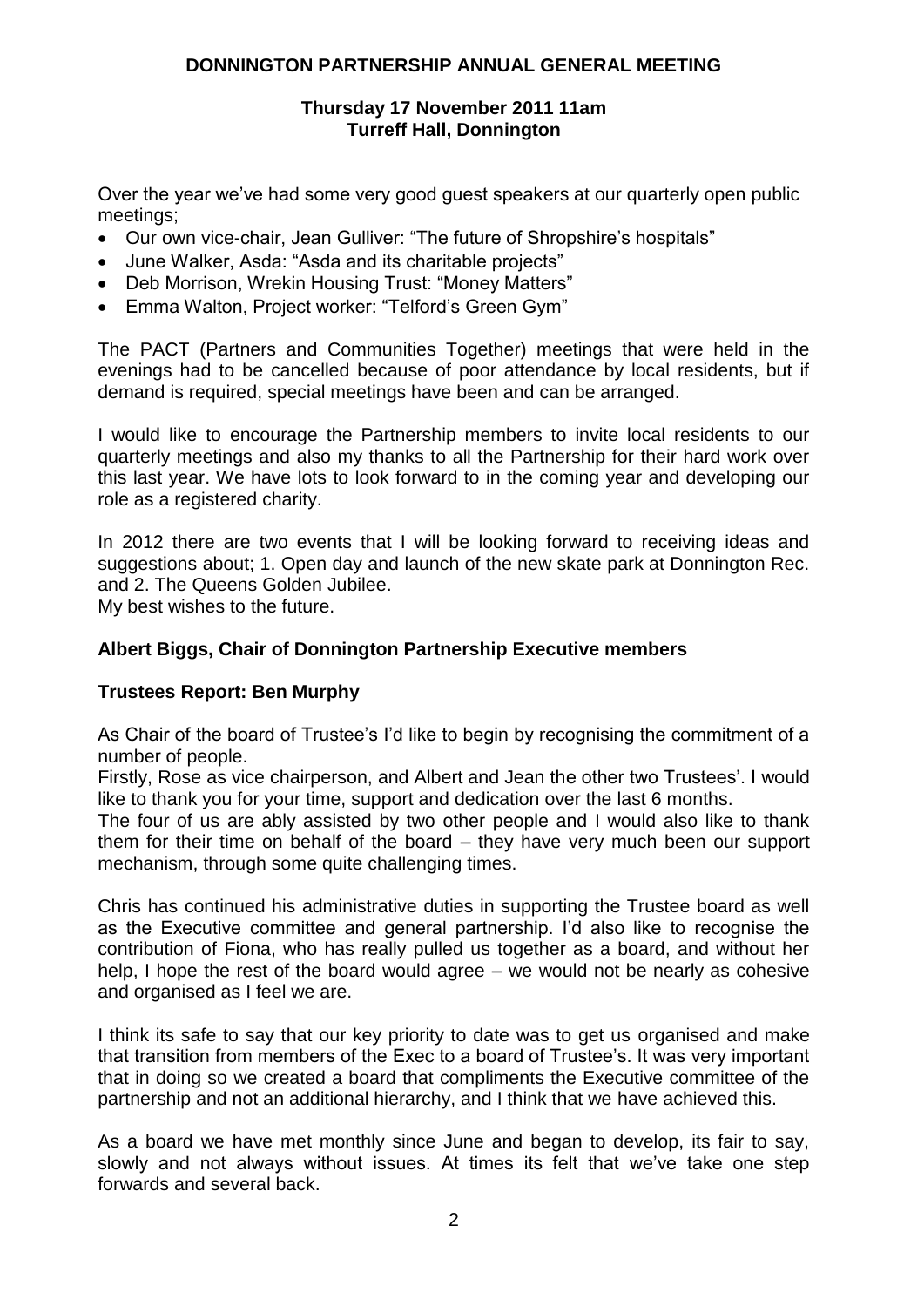### **Thursday 17 November 2011 11am Turreff Hall, Donnington**

We've had to deal with a particularly negative letter from the taxman that initially suggested we would not be able to achieve what we hoped to do. We have also had to deal with conflicting advice from a number of outside bodies and had to choose what we believe to be the right pathway for us. Important decisions were made that carried quite a degree of risk to them.

Also during this period we have made inroads into sourcing a financial software package that will assist in keeping accounts in a new and necessary format.

We have began to develop the website that is used to publicise the partnership

We have also reviewed the constitution of the partnership and made the necessary amendments to reflect the changes in our structure.

At the end of November the Trustee's will be attending training with the Community Council of Shropshire. The training is specifically designed to cement our roles and responsibilities as Trustee's, and as such we believe it will speed up the progress that we make as a board.

Looking further ahead there seem to be many opportunities for the Partnership

In terms of activities there will be the official opening of the skate park and we are also likely to want to do something around the Queens Jubilee.

Fiona has made a number of bids to the Fairshare Trust related to the café – one to try and improve the facilities and another to recruit an assistant manager. If successful, then there is clearly some work to do to embed these changes. If unsuccessful, then we will no doubt have to decide what other options are available to us.

We've had quite a turnover of members in comparison to previous years and the need to continually look for new people to join and support is paramount. In a similar manner, we will need to look at funding mechanisms to help support us. In addition to this, Fiona and I are meeting Cap Gemini in a fortnight"s time to discuss a business mentoring scheme that can only be of benefit to the partnership.

Finally, we must keep an eye on the way we engage and communicate with the community. The development of the website will be paramount in this. With the reducing numbers at Community Engagement Sessions and the cancellation of the evening session, this must be seen as a priority?

### **Ben Murphy, Chair of Donnington Partnership Trustees**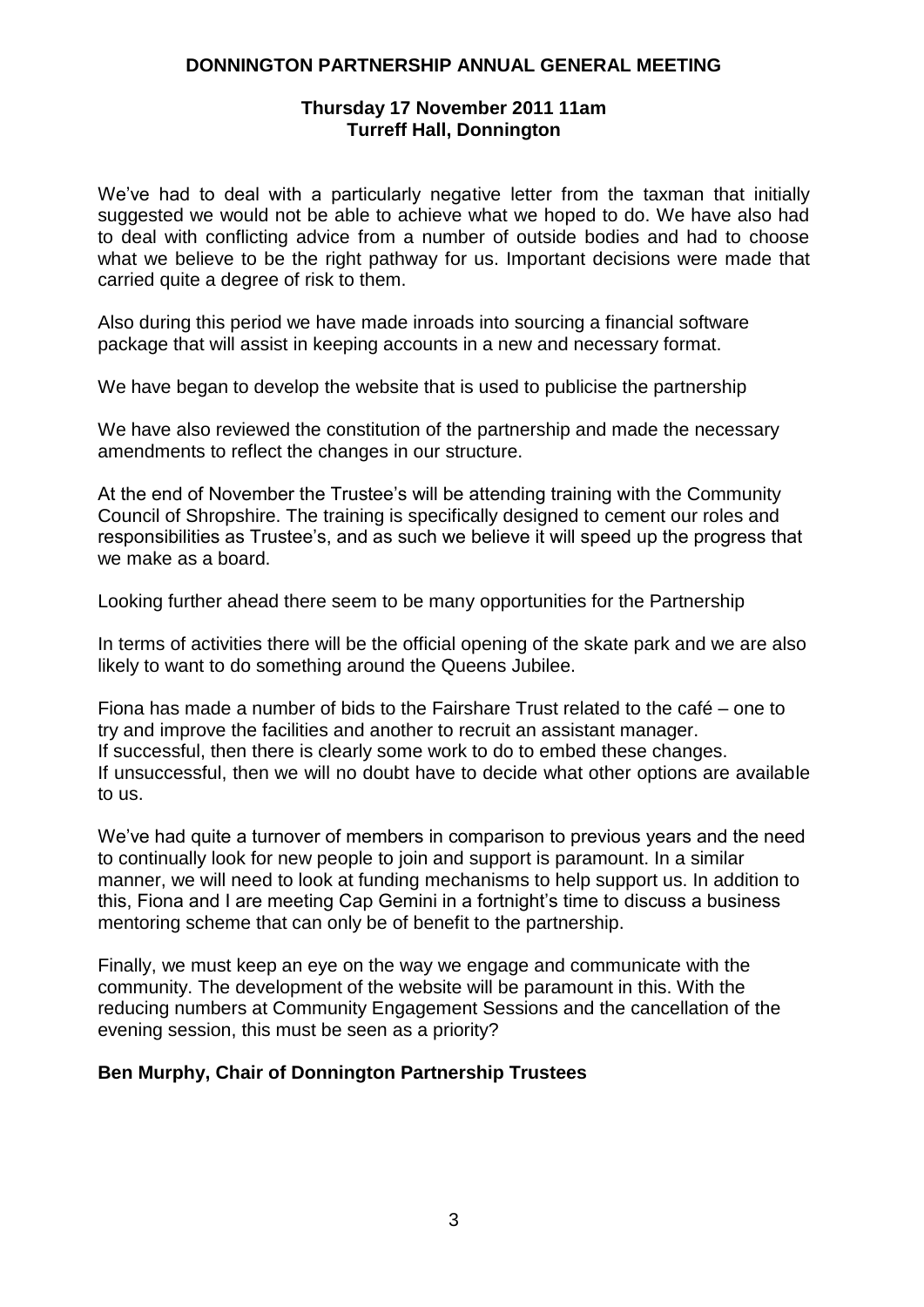### **Thursday 17 November 2011 11am Turreff Hall, Donnington**

# **4. Treasurers Report: Kate Giblin** (see attached)

Kate outlined the report for the period  $1.10.2010$  to  $30<sup>th</sup>$  September 2011 which depicted a final balance on all accounts of £22,304. It was also reported that the accounts had been audited by an independent Accountant and approved against the requirements of the Charity Commission and found to be acceptable.

### **5. Election of New Committee:**

Albert stood down as chair and the meeting was handed over to Rose Gregory to read through the nominations for officers and member of the Donnington Partnership executive committee.

The nomination and election of officers and committee members were elected as the following:

**Chair:** Albert Biggs **Vice Chair:** Jean Gulliver  **Treasurer:** Kate Giblin **Secretary: Rose Gregory** 

#### **Committee Members:**

Fiona Moore Maurice Kirby Ben Murphy WPC Nikki Scott Wendy Breakwell Sharon Price Sarah Durnall Nigel Dugmore Revd. Paula Smith

# **6. Year End Reports:**

### **Older Persons Project – Rose Gregory**

The older persons group staged their first event in September at the Silver Threads hall, we had several stall holders and speakers but not many of the general public but those who took part welcomed the idea because a lot of networking took place with exchange of ideas and phone numbers. We hope to be able to repeat the event in the new year.

### **Children & Young People's Project – Maurice Kirby**

Although the group no longer meets providers of local activities and facilities continue to share information and work co-operatively on local initiatives and developments.

The development of Donnington Rec has been an on-going initiative this year. Further consultation and work with regard to the Skate Park has taken place and it is now hopefully going to be built in the near future.

The BMX track is well used and its development has been enhanced by regular coaching sessions throughout the year.

Both of the above facilities are important facilities within the area.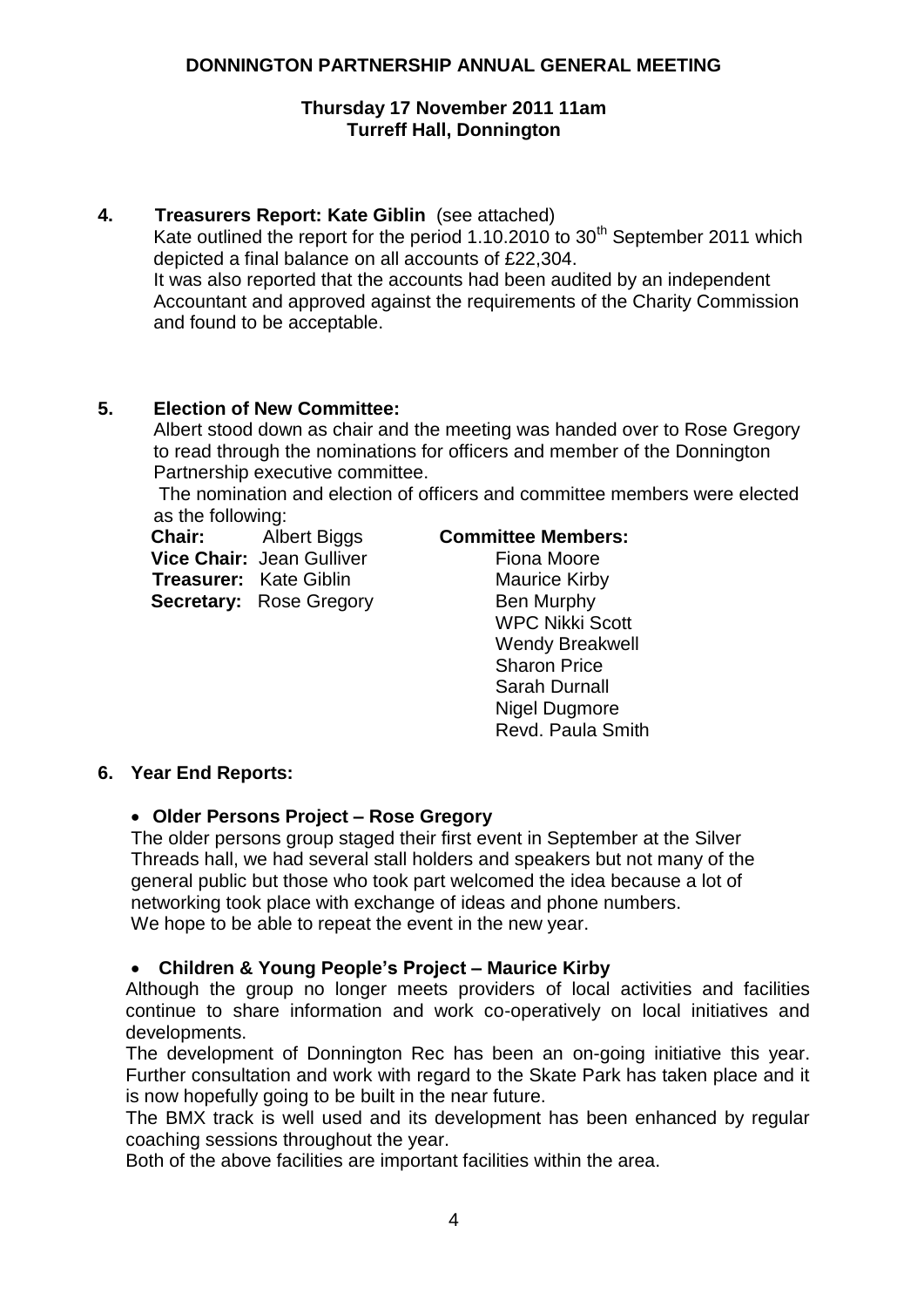### **Thursday 17 November 2011 11am Turreff Hall, Donnington**

The T&W Youth service provision has continued to operate successfully with good engagement of young people throughout its regular sessions. An additional evening session has commenced on Wednesday evenings, meaning that there is now 4 evening sessions operating each week.

In terms of creating additional activities the outcome of a bid to Fairshare is awaited. If successful this will see an increase in provision for children and young people in the area, including a particular focus on weekend and holiday activities. Young people will be involved in the design and delivery of these activities.

Children and young people"s work is regularly reported on via Donnington Partnership General Meetings and information is also distributed widely.

Overall, the provision for children and young people across the area continues to offer a range of positive and developmental activities.

For more information or to discuss any issue related to children and young people"s activities and provision please contact:

Maurice Kirby- Tel 385320 or email [maurice.kirby@telford.gov.uk](mailto:maurice.kirby@telford.gov.uk) or Fiona Moore-Tel 382245 or email fiona.moore@telford.gov.uk.

# **Health +Young Families Project Wendy Breakwell**

The Donnington health & young families working group no longer meets, however the health visiting team do have regular meetings with sure start to coordinate provision for young families. These meetings ensure we offer a universal cohesive service for the families of Donnington. This service is achieved by a monthly activity calendar that provides groups and activities for all families with under-fives.

This year the health visitors and sure start will concentrate on working together with families to continue with and extend further support as required by the families and children in the Donnington area.

The order of the groups naturally starts with the bumps group where moms can attend any time during their pregnancy. The group is held in the Silver Threads Club, an ideal venue as the club has two rooms, where pregnant moms can have a one to one chat with the midwife in one room whilst moms and children can play in the second room.

The group has become very popular and has now extended its age range to 0 - 18months.

The group is run by 'Best volunteer's', Sure Start and the midwife. Together they offer peer support and guidance on antenatal care, breast feeding and all that is connected with pregnancy and young babies.

We then follow on with the Minis group and the newly named Playing Together group (previously called Minors and Majors Group). These groups continue to be very well attended, with the minis group offering tea and toast on arrival followed by an interesting rolling programme of activities including Baby massage, weaning and first aid. All for just 50 pence per family.

The Playing Together group has changed its times to 9.30 11.30 and has extended its age range from 0-5 years. This is a well-established group often having over 20 families attending the session, the children and parents/ carers can have fun whilst playing together with our toys and activities often learning many parenting skills through play.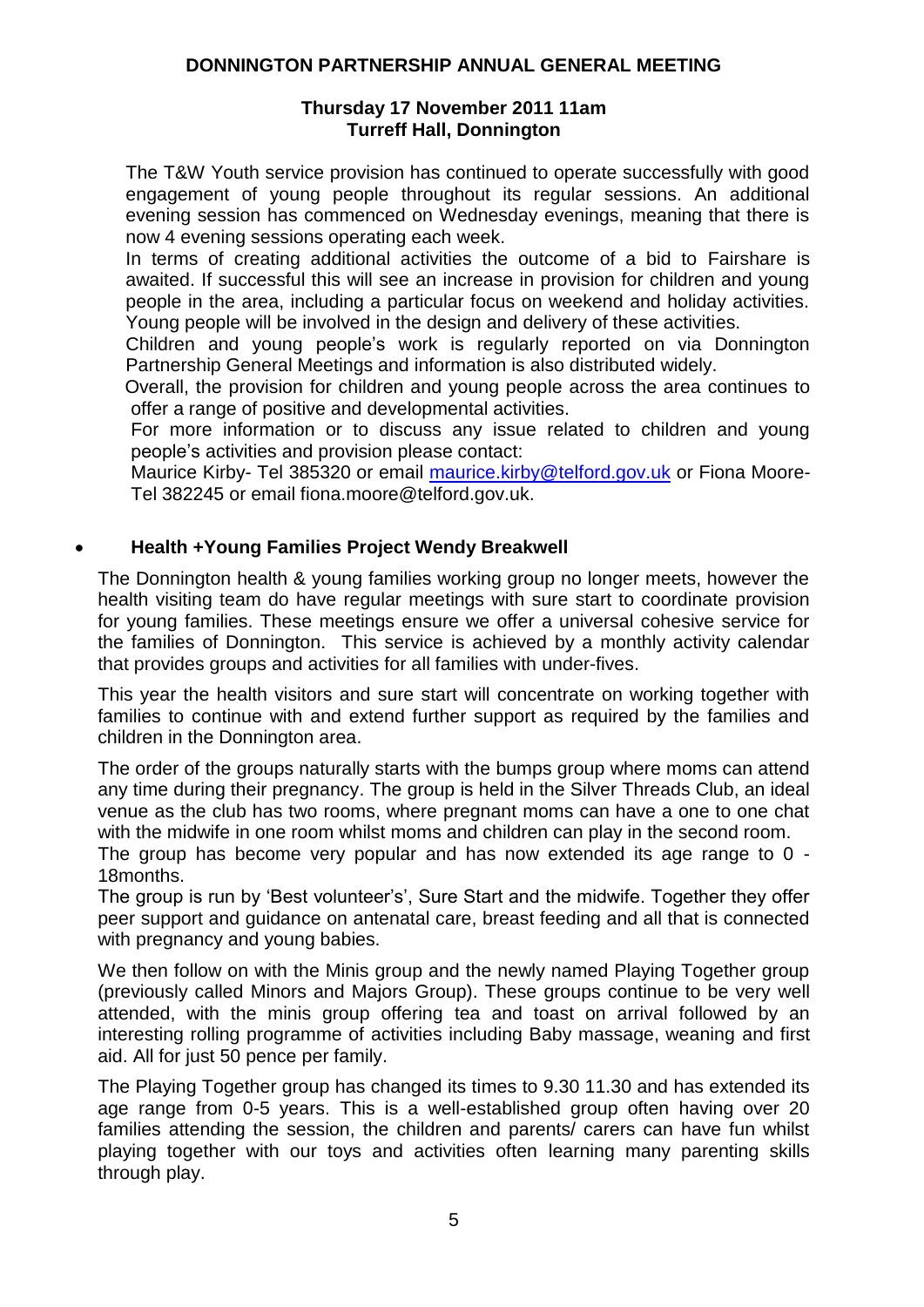### **Thursday 17 November 2011 11am Turreff Hall, Donnington**

We also have the Donnington wood family group which meets at Donnington wood sure start room. This group again continues to be very popular for Donnington families by offering support, play and a chat in a warm friendly atmosphere.

Musical Movers has proven to be a very popular group, which is a very lively group of song and dance for anyone aged 0 to 5 with any age family member!! This session is charged at £1 a session and is term time only.

The Toy library and story sacks, which runs on a Wednesday"s Am or Pm from Donnington health centre baby clinic. We would like to say a very big thank you to Jean who has put a lot of hard work into the library and has raised funds enabling the library to extend its toys for hire.

Donnington also offers a group for child minders, a popular group offering support for the child minders of Donnington.

| Group                  | Age                 | Cost            | <b>Where</b>                          | When      | Time                              |                |
|------------------------|---------------------|-----------------|---------------------------------------|-----------|-----------------------------------|----------------|
| <b>Minis</b>           | $0-1$ yr            | 50p per family  | <b>Health Centre Mondays</b>          |           | $10.00 - 11.30$                   |                |
| Playing together       | $0$ to $5$ yrs      | Free            | Silver Threads Tuesdays               |           | $9.30 - 11.30$                    |                |
| <b>Musical Movers</b>  | $0 - 5$ yrs         | £1              | Silver Threads Mednesdays 1.30 - 2.30 |           |                                   | Term Time only |
| <b>Toy library</b>     | 0 - primary         |                 | Donnington<br><b>Health Centre</b>    | Wednesday | $9.00 - 11.30$ &<br>$2.00 - 4.00$ |                |
| <b>Bumps</b>           | 0 to 18 months Free |                 | Silver Threads Thursdays              |           | $9.30 - 11.30$                    |                |
| Child minders          |                     | £.              | <b>DW Sure Start Thursdays</b>        |           | $9.00 - 11.30$                    |                |
| <b>DW Family Group</b> |                     | 50 <sub>p</sub> | <b>DW Sure Start Fridays</b>          |           | $9.15 - 11.30$                    |                |

Please contact the health visiting team / Sure Start for any further information on 01952 616284 / 387183

### **Community Safety, Housing & the Environment working group: Fiona Moore, WPC Nikki Scott and Ben Murphy**

This working group continues to meet every 2 months to share information and coordinate a range of activities and action that helps resolve the main community safety priorities for Donnington. The group has very good commitment from local service providers and residents.

A brief look at the work that we have been busy doing over the past year is shown below.

# *1. PACT / Community engagement sessions:*

The group decided to stop evening community engagement session due to low public attendance at more than two consecutive sessions. Daytime sessions have continued to be incorporated into the Donnington Partnership open public meetings, held 4 times per year.

6 PACT meetings took place between October 2010 to September 2011 with 4 taking place in the daytime and 2 in the evening. These sessions allow residents and a range of agencies to identify key community safety concerns that they have in the community and prioritise the top 3 concerns that they would like addressed. Feedback about the agreed priorities is provided at the following meeting and through a "You Said, We Did" newssheet.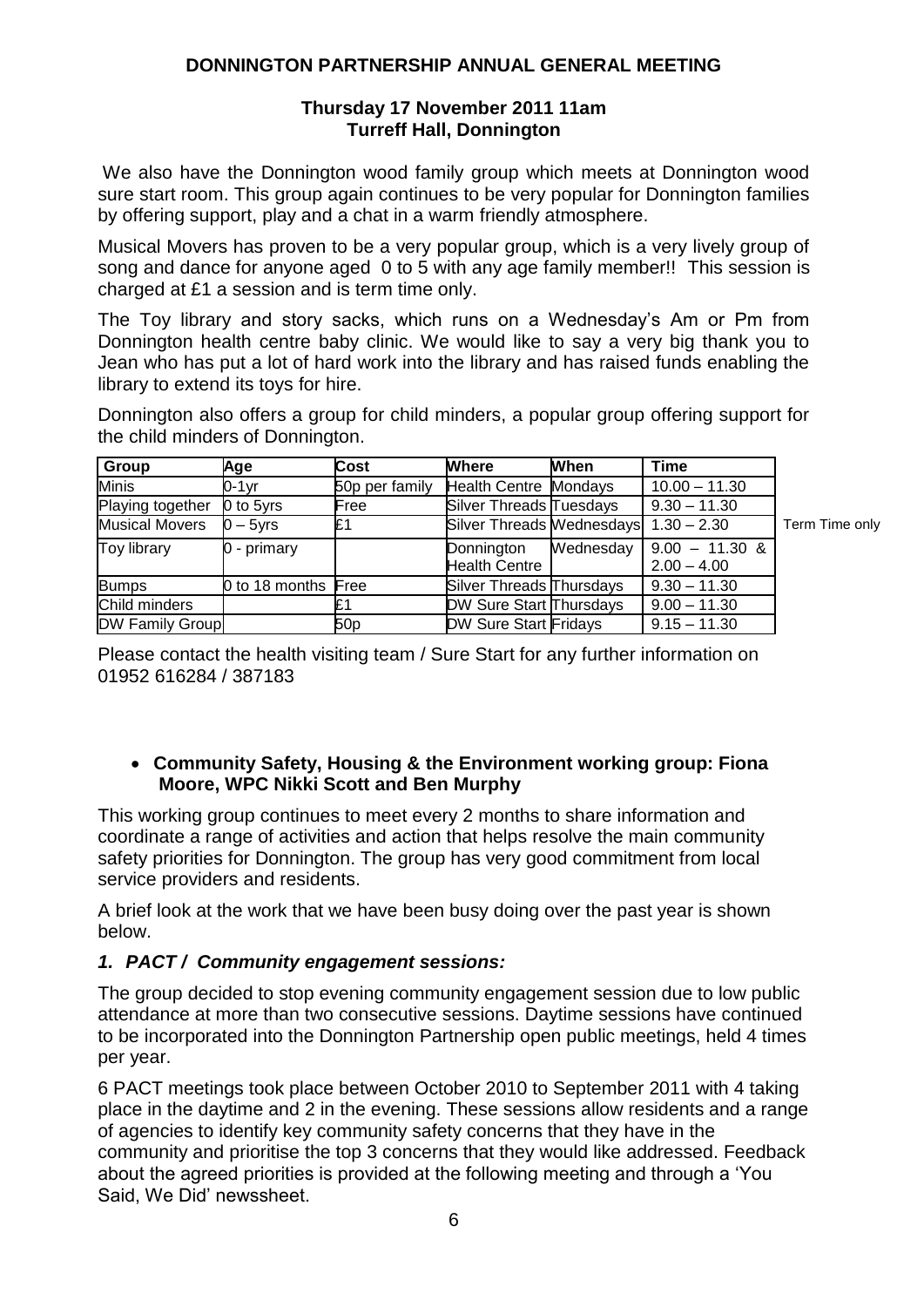### **Thursday 17 November 2011 11am Turreff Hall, Donnington**

Over 2010/2011 the range of issues brought to those meetings and addressed includes:

- *a)* Incidents of anti-social behaviour including trespassing on property, dog fouling, and dangerous/illegal motorbike riding., young people congregating in large groups intimidating residents.
- *b)* Criminal damage to property and fencing
- *c)* Irresponsible parking
- *d)* Damage by buses to Wrekin Drive memorial land
- *e)* Overflowing bins
- *f)* Irresponsible cyclists
- *g)* Speeding traffic

Whilst we have had many successes some problems don't disappear due to a whole range of factors including lack of resources, lack of evidence and repeat/new offenders. However, the PACT meetings continue to provide the opportunity for ongoing communication between service providers and residents.

### *2. Environmental Visual Audits (Street walkabouts):*

20 street walkabouts took place during the year. The walkabouts aim to pick up on any visual defects or unsightly environmental problems that might have been missed as well as giving local residents the opportunity to meet us and talk over problems They are led by a Wrekin Housing Trust Housing Executive, take no more than one hour, and anyone working or living in the area can attend. Donnington is divided into 5 areas for these walkabouts so residents can attend the one closest to them and each area has a walkabout every quarter.

The areas are: Monarch Fields & Lioncourt homes, Donnington West, Donnington East, Donnington Wood above St Matthews Rd and Donnington Wood below St Matthews Rd.

Sadly the number of residents participating in these walkabouts is very low and sometimes none-existent. We can"t emphasise enough the importance of residents to come along so that they can direct officers to the situations that they have concerns about.

### *3. Joint operations and initiatives*

### *a)* Tackling anti social behaviour

The area of Columbine Way experienced a high level and volume of anti social behaviour, in the main with illegal motorbike riding and congregation of youths in an adjacent alleyway. All these incidents at the start of the year, required input from several agencies (Donnington Local Policing Team, Council officers including the Rights of Way & Anti Social Behaviour officers, local elected ward member, and Parish Council) working alongside support from the local residents in order to reduce problems.

5 actions were agreed and took place and the overall result was positive with offenders caught, reported incidents dramatically reduced and prevention measures implemented. An example of these measures was using Smartwater, by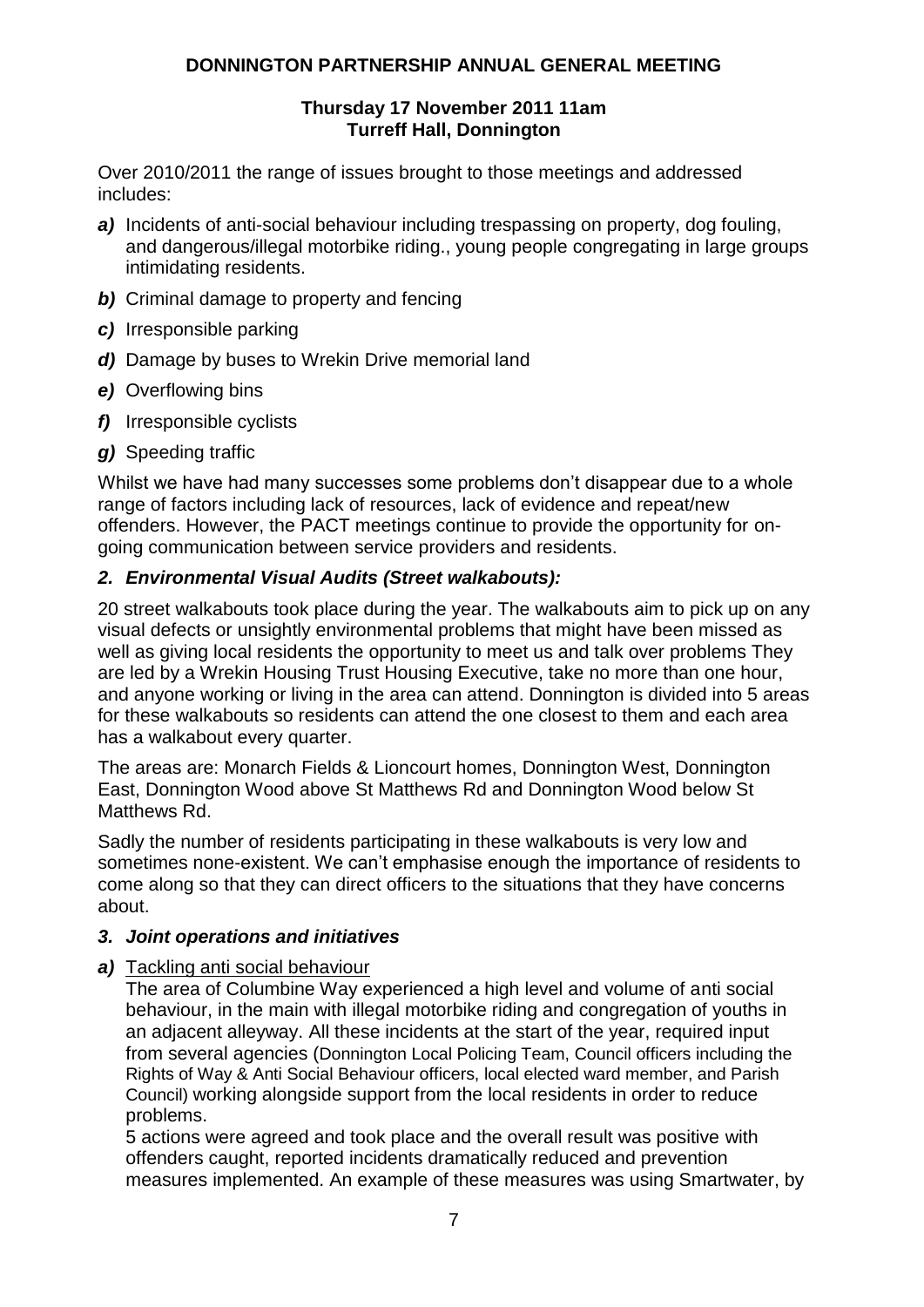### **Thursday 17 November 2011 11am Turreff Hall, Donnington**

the Local Policing team, who marked residents property and valuables in their homes. Signs were also mounted on lamp posts giving a warning to thieves This initiative was welcomed and well supported.

*b)* Tackling fly tipping

The Common and St Matthews rd flats had fly tipping problems and both the Wrekin Housing Trust and T&W Council worked together with local residents to help reduce the problem. A new system has been introduced with the residents locking the bin stores, which has helped a lot, and new signs have been installed. The two organisations are monitoring this area and are prepared to shift focus on more enforcement action.

### *c)* Scout Community Challenge

The Police joined a national partnership with the Scout Association to give Scout Groups an opportunity to work with their local police force and make a difference in their community. In Telford, the Donnington Local Police Team was one of the first LPT's to run this challenge and they worked with the  $2<sup>nd</sup>$  Donnington Scout Group in summer 2011.

The Community Challenge Award allows Scouts to get involved in the work that local policing teams do with residents and partner agencies, to improve their local area. The 2<sup>nd</sup> Donnington Scouts were quided by the Donnington Local Police team based at Donnington Police Station and were involved in two community challenges in the local area.

Their first challenge involved work with the local Parish Council to carryout some graffiti removal and their second challenge involved carrying out some speed enforcement work with the Police team on Wrekin Drive.

Both the Scouts and the local community got a lot out of this; messages seemed to "hit home" a bit more harshly when local people experienced young people cleaning the area and explaining the dangers of speeding in residential areas.

A presentation evening was held in July at Turreff Hall and the Scouts spoke about the work they did and what they learnt before being presented with their community challenge badges.

### *d)* A sensory garden

Lilleshall, Donnington and Muxton Parish Council, last year, worked on a joint project with the Green Wood Trust and Green Gym to establish a sensory garden next to Barclay gardens. This year, the Parish council obtained some additional funds to enhance this area with benches, raised beds, bug hotels, plants and fruit trees from which local residents can benefit from, this work is continuing.

### *e)* Donnington allotments

The Parish Council were pleased to finally complete the long-awaited development of 26 allotment plots in Donnington, which have added to the overall long-term development plans of leisure activities on the Donnington Rec. All 26 plots were snapped up by budding home growers and plans are in place to host a formal launch / fun day celebration of the allotments, play area and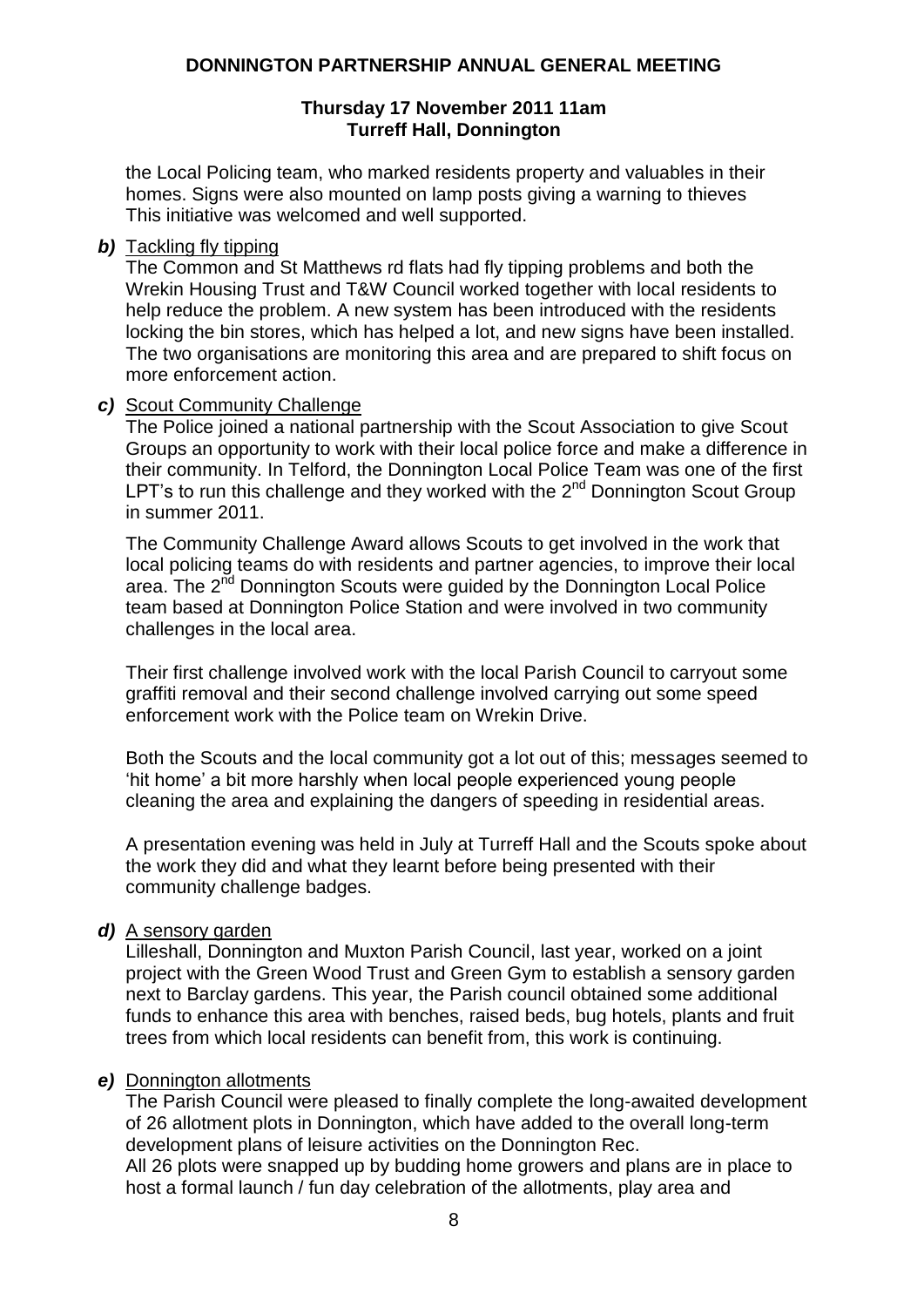### **Thursday 17 November 2011 11am Turreff Hall, Donnington**

skatepark developments on the Rec. in 2012.

### *The outlook for 2011/2012*

This year has seen some significant structural and operational changes occur within some of our key local service providers, as a general result of national budgetary cuts. This has, at times, been a challenge to the way this working group works and the resources that are available to help resolve local community problems. These challenges will continue but the working group will do its best to continue delivering actions that strive towards meeting our aim and we will continue to welcome residents" involvement to direct our work.

To get involved:

- Come along to the quarterly open meetings held at Turreff Hall
- Come along to one of the street walkabouts

If you can't attend the formal walkabouts but would like to bring matters to our attention on an individual basis then please do so, our contact details are at the end of the document. Also, if there are ideas as to how we could improve the attendance then please let us know.

# For more information please contact:

| PC Nikki Scott, Local Policing Team           | 01952 216542 |
|-----------------------------------------------|--------------|
| Ben Murphy, Wrekin Housing Trust              | 01952 217143 |
| Fiona Moore, T&W Council Priority Action Team | 01952 382245 |

# **Lifelong Learning Centre – Sharon Price**

The last 12 months at the Learning Centre has seen a drop in courses being put on due to cuts in funding for TCAT and other agencies, so this has led to less students coming into the centre.

We have managed to fill some of the spaces by getting in touch with WEA who have put on several short courses and also booked for the New year.

The pre-school little blossoms who have been at the centre for the last 4 years will also be closing due to lack of numbers.

As the room will be empty from the  $25<sup>th</sup>$  November any suggestions for the use of the room will be welcome, we wish to focus on the needs of the Community to fill this room.

The Centre volunteers have put on fundraising events and the volunteers have raised £320 for the Macmillan Nurses, Next year"s charity will be the Altzimers society.

# **Community Café Project – Rose Gregory**

The Café has had a reasonable year but less buffets probably due to the present financial climate, we continue to cook healthy option meals most days and the volunteers keep changing as they have found employment, we lost 3 last year and 2 more are leaving soon so we need to recruit more members as a priority. The Christmas dinner was once again a success we which intend to repeat again.